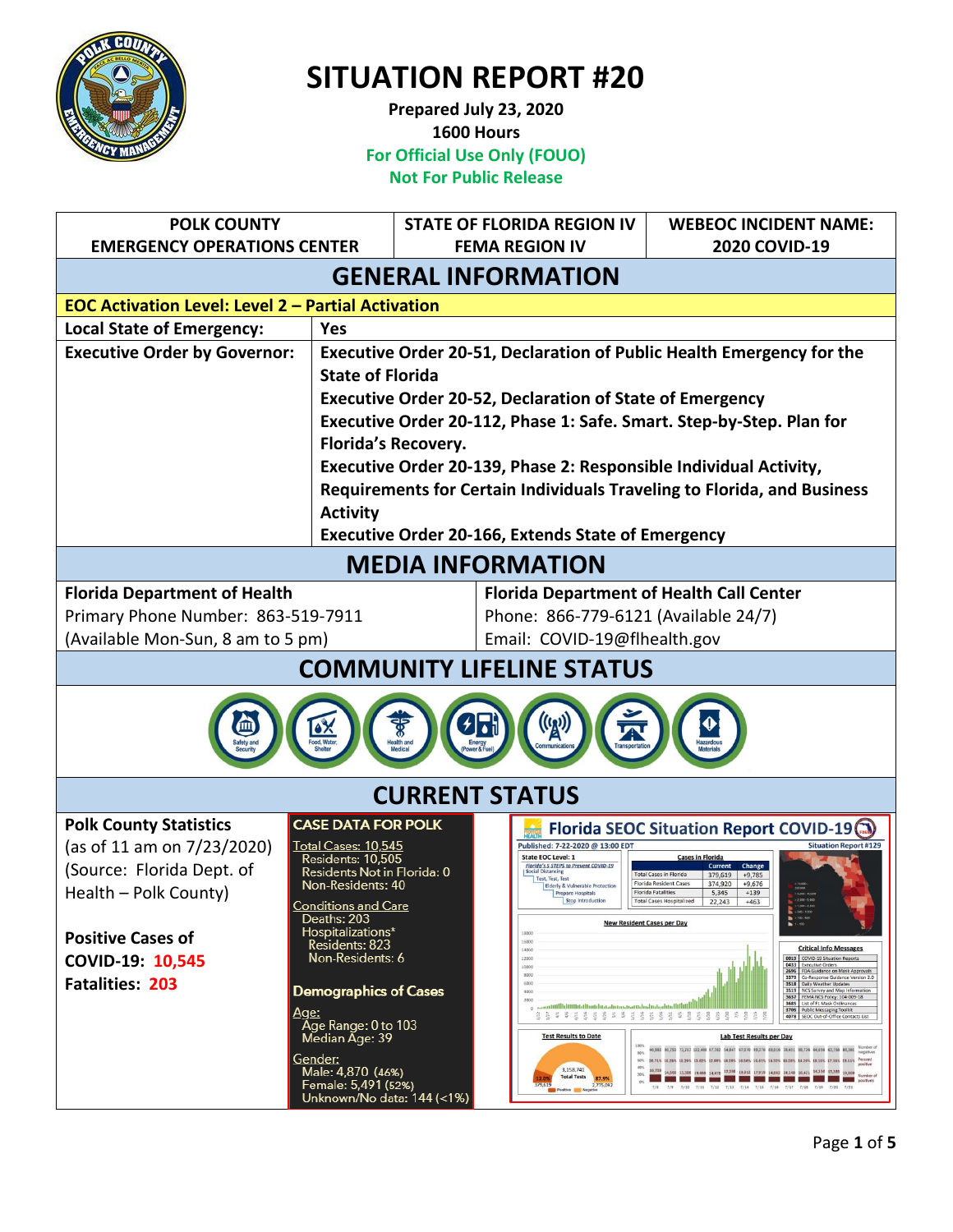

**Prepared July 23, 2020 1600 Hours For Official Use Only (FOUO) Not For Public Release**

The World Health Organization (WHO) has classified the outbreak as a *Pandemic and Worldwide Outbreak*.

Please visit Florida Department of Health website for recommended actions and guidelines <http://www.floridahealth.gov/diseases-and-conditions/COVID-19/need-to-know/index.html>

### **FEDERAL ACTIONS**

President Donald Trump approves Major Disaster Declaration for Florida.

FEMA has authorized the Stafford Act Public Assistance Program's Emergency Protective Measures (Category B) for eligible applicants.

Small Business Administration (SBA) disaster loan assistance available.

### **STATE ACTIONS**

The State Emergency Operations Center (SEOC) is fully activated (Level 1) to support the Florida Department of Health's response.

Executive Order 20-139, the Governor's Phase 2: Responsible Individual Activity, Requirements for Certain Individuals Traveling to Florida, and Business Activity.

Executive Order 20-166 extends the State of Emergency (Executive Order 20-52) for 60 days.

### **COUNTY ACTIONS**

**Polk County Board of County Commissioners:** Declared a State of Local Emergency on March 16, 2020. State of Local Emergency extended for seven days on July 20, 2020. The Adult Day Healthcare Centers in Haines City and Lakeland and the Community Centers will remain closed until further notice. The County received \$126 million from the CARES Act grant. A call center to assist residents with questions regarding Polk County's CARES Act financial assistance opened at the Emergency Operations Center Tuesday, May 19. Call center staff will be available 8 am  $-6$  pm, Monday through Friday. The application period for individual/household assistance closed on July 10. 29,525 applications were received, with 14,179 checks processed for \$28,358,000. The application period for small business assistance closed on July 17. 3,661 applications were approved with \$12,463,000 allocated.

Developing plan for COVID-19 testing with BayCare, Lakeland Regional Health, Advent Health, and Central Florida Health Care. Ongoing county-wide distribution of one million face masks.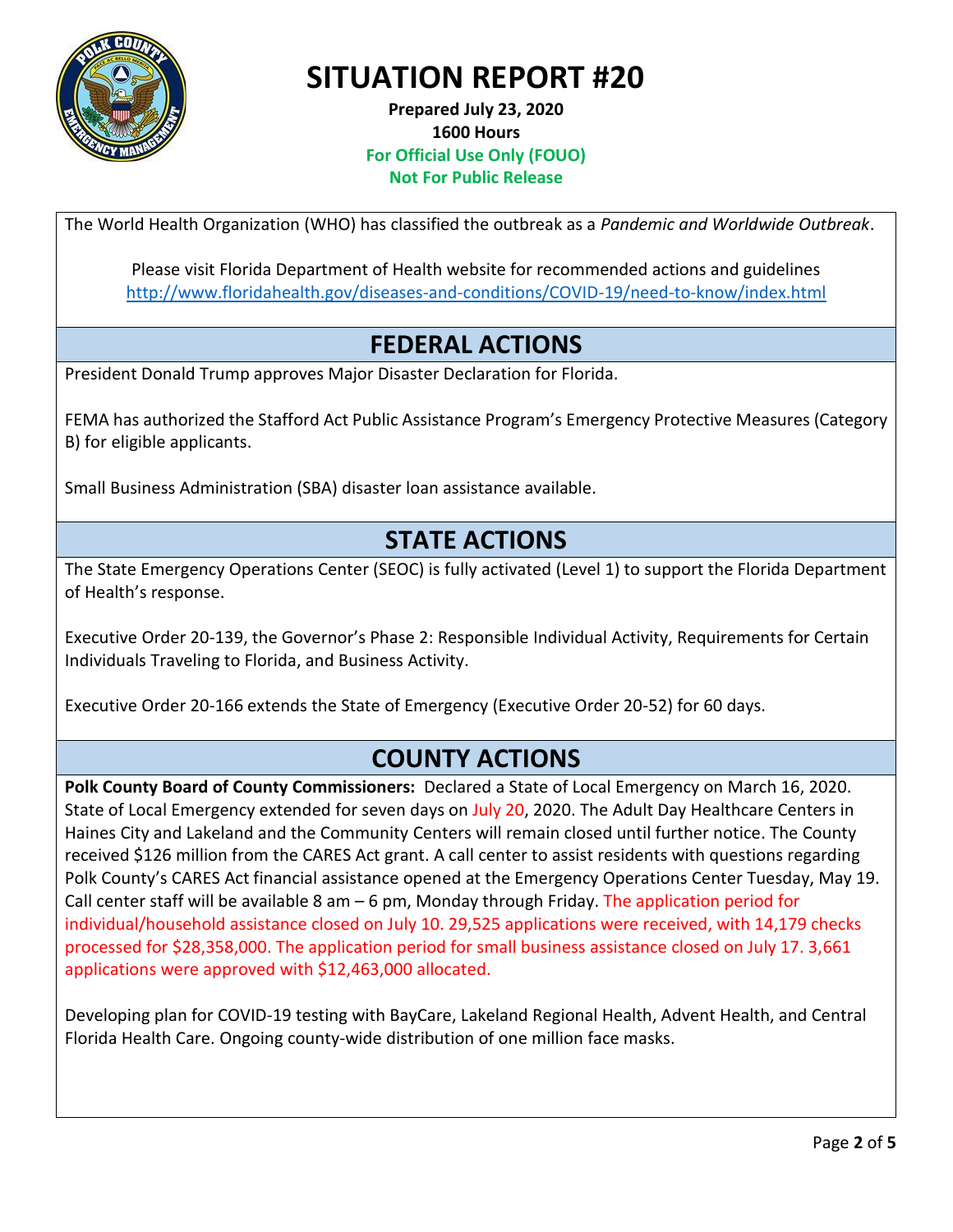

**Prepared July 23, 2020 1600 Hours For Official Use Only (FOUO) Not For Public Release**

**Polk County Emergency Management (EM):** Coordinating with Department of Health in Polk County and community partners and monitoring the situation as it develops. Participating in ongoing regional and state information-sharing calls. Emergency Management has submitted 535 mission requests to the State for personal protective equipment and sanitizing supplies for first responder agencies and health care facilities. Planning for hurricane season is underway. The Emergency Operations Center is hosting the Polk County's CARES Act call center. Continuing to allocate PPE to long-term care facilities as it is received from Florida Division of Emergency Management. Working with FDEM to provide PPE to Supervisor of Elections. Worked with County divisions, municipalities, business community, and community partners to supply face masks for distribution to the public.

**Polk County Communications:** Sharing Department of Health messaging on social media and County website. Implemented daily informational graphics and produced COVID-19 special on PGTV. The link to testing site information is<https://www.polk-county.net/covid-19/covid-19-testing-sites>

**Polk County Parks and Natural Resources:** Activated a County Staging Area (CSA) warehouse at the request of the State EOC on March 20 to support countywide personal protective equipment (PPE) receiving and distribution to healthcare facilities and first responders. Summer camps and recreational programs have been cancelled. Large quantity of face masks received for county-wide distribution. Continuing to receive PPE for hurricane season.

**Central Florida Development Council:** Offers comprehensive business recovery resources at [www.cfdc.org/covid](https://urldefense.proofpoint.com/v2/url?u=http-3A__www.cfdc.org_covid&d=DwMGaQ&c=j9YNQVTYIohH8cYE_3mLmw&r=Mem67UZSoF1wr41vVOV5uIT1lucQyBqiSflEqnkSjjU&m=PVssB6GLzdUoRgntrf3e2vUAIOtng6SVWvip0niqP3k&s=6En2z3nkAdsW7kdwLSUVeWJZfhhgb8gyPfjexruPO_c&e=) and bi-weekly Zoom calls are held for Polk business resources partners and community stakeholders. The CFDC is working in partnership with County staff to help support the Polk CARES Small Business Relief Grant Program.

**United Way:** Through partner agencies, 3,157 requests for assistance have been received with \$4,273,955 distributed.

**Florida Department of Health in Polk County:** Ongoing efforts to maintain surveillance and coordination throughout the county. Internal incident management team meetings daily. The FDOH-Polk call center (863- 519-7911) is open seven days a week, 8 am to 5 pm. Ongoing communication to community partners and health and medical facilities. Public service announcements are being provided along with CDC and FLHEALTH links. Working with long-term care facilities on outbreak prevention and mitigation measures.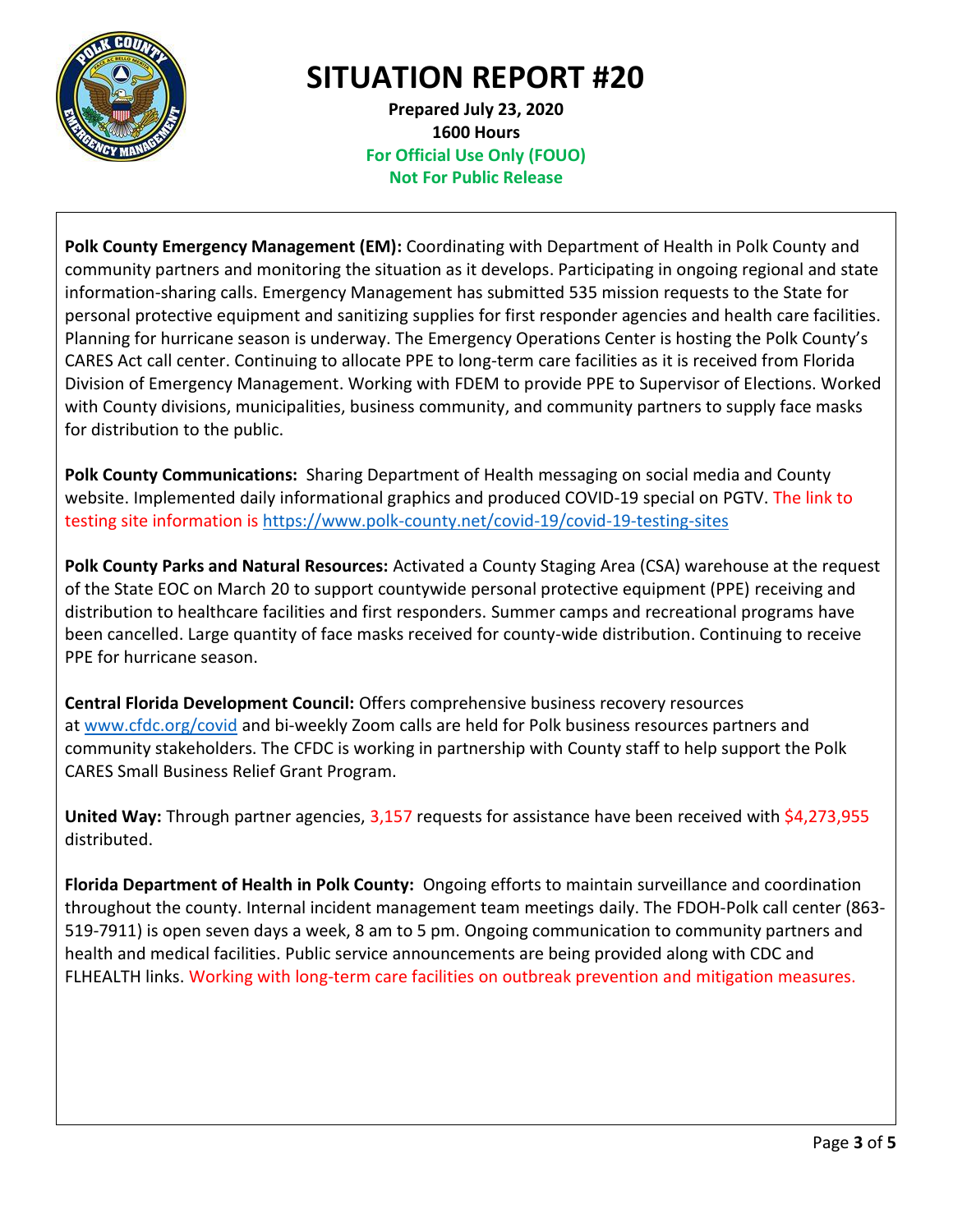

**Prepared July 23, 2020 1600 Hours For Official Use Only (FOUO) Not For Public Release**

#### **TESTING LOCATIONS**

#### **Auburndale**

Monday – Friday, 8:00 am – 6:00 pm Florida Department of Health, 1805 Hobbs Road

#### **Bartow Locations**

Monday, Wednesdays, Fridays, 7:00 am – 10:00 am Bartow Regional Medical Center, 2200 Osprey Blvd.

#### **Haines City**

July 31, 9:00 am – 2:00 pm Haines City Adult Day Care Center, 751 Scenic Highway

#### **Lakeland Locations**

Monday – Saturday, 6:30 am – 2:00 pm Lakeland Regional Health, Parking Garage

July 29, 9:00 am – 2:00 pm New Mount Zion Missionary Baptist Church, 1321 N. Webster Avenue

#### **Mulberry Locations**

Monday – Friday, 9:00 am – 5:00 pm Publix at Imperial Lakes Plaza, 2040 Shepherd Road

#### **Winter Haven Locations**

Monday – Friday, 7:00 am – 10 am Gil Jones Center, 3425 Lake Alfred Road